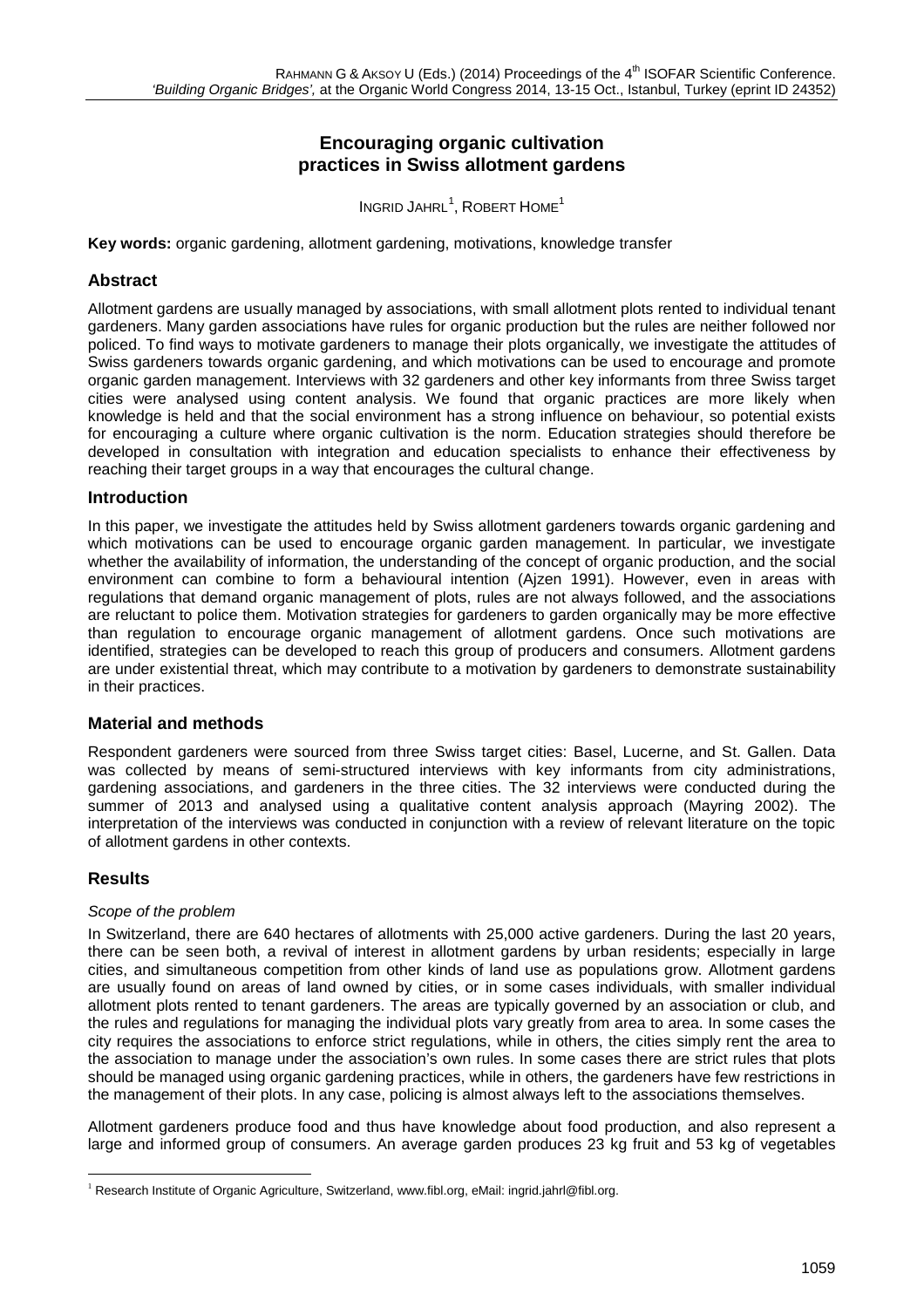per year, and the gardeners purchase the same amount of fruit and 1.5 times that amount of vegetables each year (IFUA 2001). In addition, allotment gardeners play an important role in terms of nature conservation and environmental protection in cities (BMVBS and BBR 2008). In the same study, 50 % of respondents reported that they produce their fruit and vegetables 'organically': although it was not defined what was meant with the term 'organic', while 48 % of respondents use synthetic fertilizers and 22 % use chemical pesticides (BMVBS and BBR 2008). In cases where gardeners follow the rules and garden 'organically', studies in Swiss allotment gardens have shown that the concept of organic gardening is often simply understood as being only the absence of synthetic fertilizers and pesticides (Kern 2005, Christl et al. 2004). In summary, allotment gardens have a significant role to play in the production of organic food, and in the sensitisation to the concept of organic production, but this potential is not being fully realised.

## *Characteristics of gardening in allotment gardens*

To be involved in allotment gardening is to be involved in an association with rights and obligations. Examples of obligations are to observe building codes, to work in common tasks (e.g. separating hedges), to keep an orderly garden that appears managed, and to regularly take action to prevent excessive spreading of weeds. The rules are established by the municipality and/or the association. Despite the obligations, the demand for allotments exceeds the offer and is increasing in all of the case study cities. The new demand is often from young women or families and the association representatives welcome the interest expressed by younger newcomers as they are seen as bringing new dynamism to allotment garden areas. On the other hand, they are also regarded with some suspicion and doubts are expressed by the older established gardeners about the long term commitment of the newcomers: believing that the younger newcomers often underestimate the workload. The majority of allotment gardeners tend to be older with many in retirement age. Allotment garden areas are often under existential threat as there is development pressure in cities with increasing urbanization. Many garden areas have had to give way to construction projects, such as residential housing or public recreation areas in the cities. A demonstrated interest in allotment gardens has been put forward as an argument for maintenance of the allotment garden areas in their present form.

#### *Motivation for gardening in allotment gardens*

A variety of reasons for maintaining an allotment garden were offered. The opportunity to engage in purposeful physical activity, and finding a counterbalance to work, were often cited as reasons among the younger gardeners. For older gardeners, the garden provides a meaningful occupation that gives structure to their days along with a strong social component. Allotment gardens initially served a role in contributing to food security, or at least an affordable supply of fresh food. This role has gradually evolved and the recreational use, such as meeting friends and barbecuing, in the gardens has increased in recent years. The cultivation of vegetables and flowers is however universally required in allotment gardens in the target cities. In addition, a motivation that was frequently expressed is to experience actually producing, rather than purchasing, food: especially young gardeners and families with children stated an interest in experiencing the cultivation of fruit and vegetables. The conscious handling of food and appreciation of food are other reasons which are especially important for younger allotment gardeners.

## *Approaches to organic gardening*

Many gardeners consider the avoidance of synthetic pesticides or artificial fertilizers to be equivalent to organic gardening. The term 'organic' is perceived by some gardeners: especially older gardeners, to have a negative connotation, and is seen as synonymous with 'neglectful', although the term is perceived positively by others. There are the gardeners who consider themselves to be organic gardeners, but use synthetic pesticides and fertilizers when they feel it is necessary. Other gardeners concede that they use synthetic inputs and so often call themselves "natural gardeners" rather than organic gardeners. Most association representatives, and also the gardeners, claim that much less synthetic pesticides and fertilizers are used today than in the past: due to a general awareness through the media and in some cases due to regulations and policies by the associations: sometimes on behalf of the cities, that encourage or demand natural or organic garden practices. Reasons given for the use of pesticides were also varied. While some gardeners have a very pragmatic approach to gardening, with the use of synthetic means against snails or on flowers considered to be acceptable, but the use of pesticides on vegetables to be avoided. Mulching, or the use of organic seeds, is often not considered to be an issue related to organic gardening. However many gardeners are knowledgeable about composting and implement it in practice: often passing on their knowledge to their neighbours.